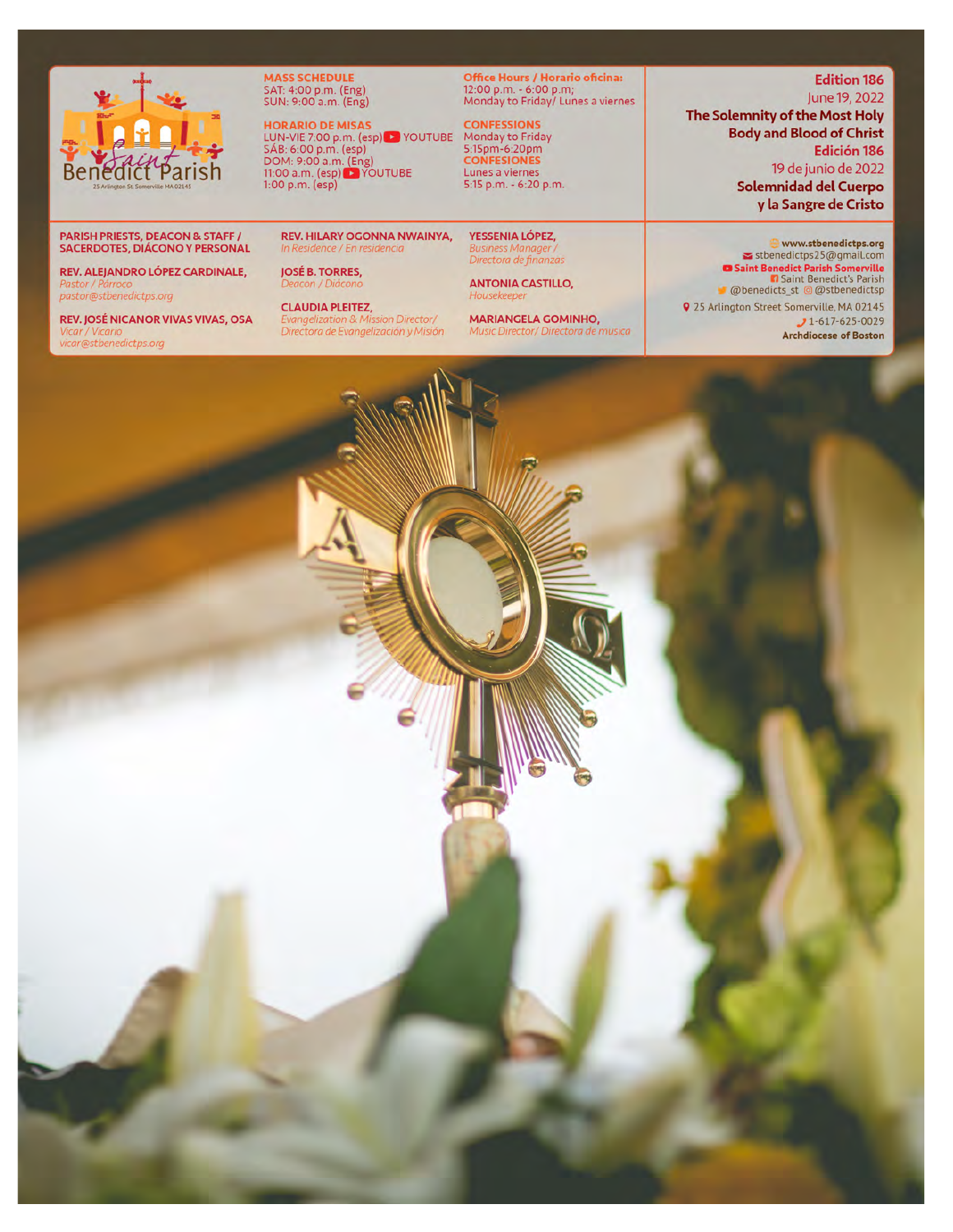**Solemnity of the Most Holy Body and Blood of Christ/Solemnidad del Santísimo Cuerpo y Sangre de Cristo June 19, 2022/Junio 19, 2022**

## **ANNOUNCEMENTS ANNOUNCEMENTS**

#### **SOLEMNITY OF THE SACRED HEART OF JESUS**

This Friday, June 24th, the 7pm Mass will be moved to 7:30pm at Sacred Hearts Parish, 315 Main Street, Malden, where we have been invited to join in celebrating the Solemnity of the Sacred Heart of Jesus with Mass followed by a potluck supper.

#### **SECOND COLLECTION THIS WEEKEND**

This week's second collection is for the support of promoting the Gospel. Your donations will give those in poverty the support they need to make lasting changes and support our local communications needs.

#### **A MILE WITH JESUS**

In our patron saint festivities we will have our procession with the Blessed Sacrament. Save the date, Sunday July 10.

#### **PARISH FESTIVITIES**

Save the dates July 8-17 for our parish festivities. We will announce the schedule of the activities soon.

> Please remember in your prayers the soul of: Por favor recuerde en su oración el alma de:

#### **Raúl Paz**



*Eternal rest grant to him, O Lord El Señor le conceda el descanso eterno*



## **THANKS TO YOUR GENEROSISTY**

June 12 Parish Collection-\$3,469.50

 **GRACIAS A SU GENEROSIDAD**  Colecta parroquial del 12 de junio- \$3,469.50

#### **MASS INTENTIONS INTENCIONES DE MISA**

**Sat/Sáb-6/18** 4pm Rosalia Aluia (D/F) Memorial 6pm Pro Populo

**Sun/Dom-6/19** 9am Yolanda Riveria (D/F) 11am Juan Santana (D/M) 2nd Anniversary 1pm Confirmandi

**Mon/Lun-6/20** 7pm Kenneth Michael Smith (D/F) 5th Anniv.

**Tue/Mar-6/21** 7pm For All Fathers Living and Deceased

**Wed/Mie-6/22** 7pm For the Holy Souls in Purgtory

**Thu/Jue-6/23** 7pm Jorge Hernández (D/M)

**Sat/Sáb-6/25** 4pm Anthony & Margaret Ferrante and Francis O'Connell (D)

6pm

**Sun/Dom-6/26** 9am Grace, Patrick McDaid and Family 11am Natalia Pleitez & Margoth Martinez (D) Anniversary 1pm Pro Populo

## **ANUNCIOS ANUNCIOS**

#### **SOLEMNIDAD DEL SAGRADO CORAZÓN DE JESÚS**

Este viernes 24 de junio, la misa de las 7pm. se trasladará a las 7:30 p. m. en la parroquia de Sacred Hearts, 315 Main Street, Malden, donde hemos sido invitados a unirnos para celebrar la solemnidad del Sagrado Corazón de Jesús con una misa seguida de una comida compartida. cena.

#### **SEGUNDA COLECTA ESTE FIN DE SEMANA**

La segunda colecta de esta semana es para apoyar la promoción del Evangelio. Sus donaciones darán a aquellos en la pobreza el apoyo que necesitan para hacer cambios duraderos y apoyarán nuestras necesidades de comunicaciones locales.

#### **UNA MILLA CON JESÚS**

En nuestras fiestas patronales tendremos nuestra procesión con el Santísimo Sacramento. Reserva la fecha, domingo 10 de Julio.

#### **FIESTAS PATRONALES**

Reserva la fecha del 8 al 17 de julio para nuestras fiestas patronales. Anunciaremos el horario de las actividades pronto.

**CONGRATULATIONS TO THE NEWLY BAPTIZED**



**Emilio Alejandro Engel Montserrat Alexandra Moreno Guevara FELICIDADES A LOS RECIÉN BAUTIZADOS**

**"Here is Jesus! He is here! Do not abandon him!"** *Saint Manuel González García*



**"¡Aquí está Jesús! ¡Él está aquí! ¡No lo abandones! "** *San Manuel González García*

**Eucharistic Adoration/Adoración Eucarística** Thursdays 12pm-6:45pm & Last Sunday of the month 5pm-6pm Jueves 12pm-6:45pm y Último domingo del mes 5pm-6pm

**Santo Rosario y oración vespertina** Lunes a las viernes- santo rosario 5:45pm y vísperas 6:30pm

**Baptisms/Bautizos** Call the rectory to schedule/Contacta la oficina parroquial

**Marriage/Matrimonios** Call rectory office/Contacta la oficina parroquial

**Anointing of the Sick/Unción de los enfermos** First Friday of the month during the 7pm Mass Confession is important before receiving the sacrament. Confession schedule is on the front cover. Cada primer viernes del mes en la misa de7pm Es importante confesarse antes de recibir el sacramento. Los horarios de confesion están en la portada del boletín.

**Visit to the Sick/Visita a los enfermos**

Call the rectory to make arrangements/Contacta la casa parroquial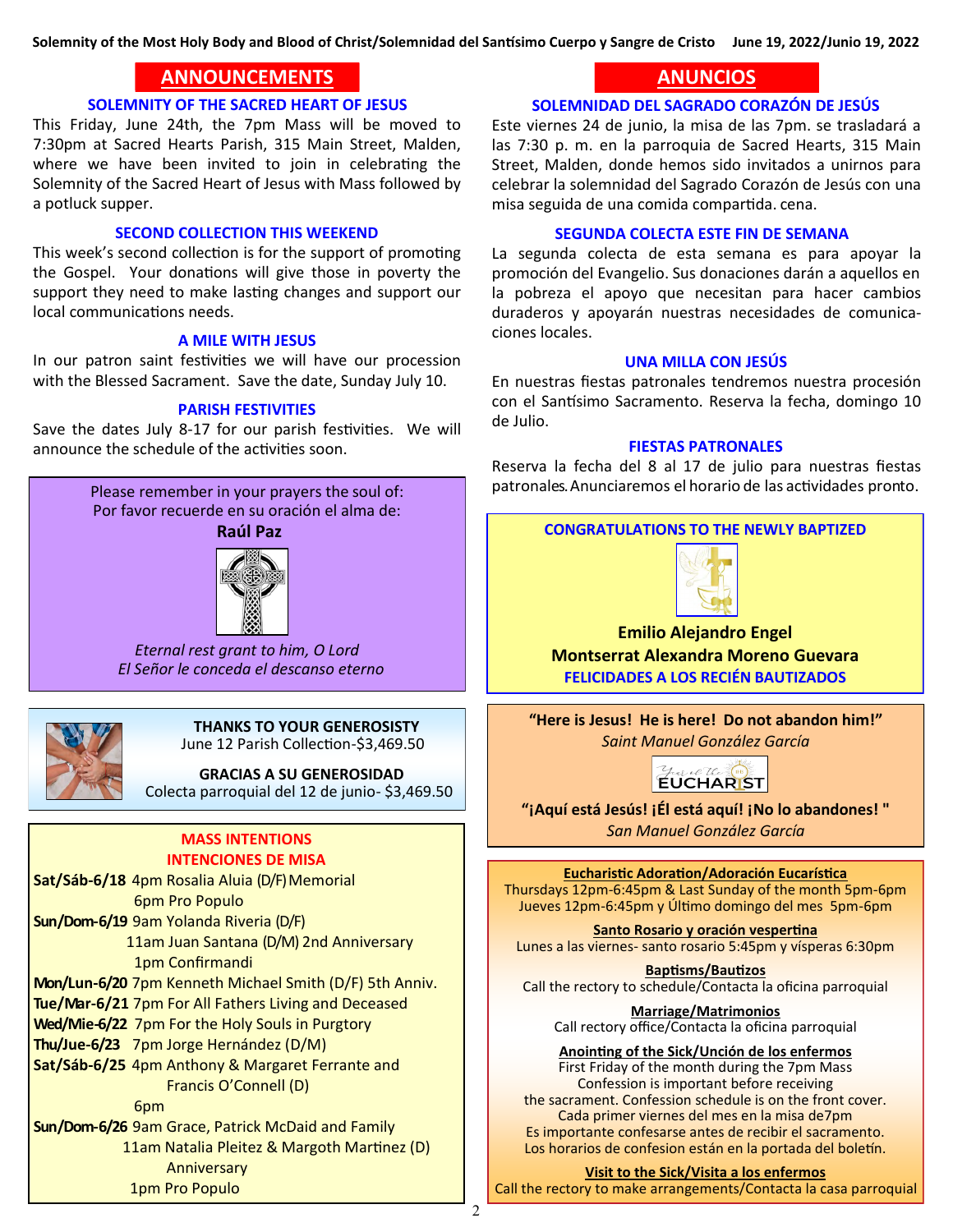## **From Father Alejandro's Desk**

Happy Corpus Christi Day!

Happy Feast of the Sacred Heart of Jesus and Immaculate Heart of Mary!

This week we celebrate the love of Jesus which is expressed through Himself present in His Body and Blood, loving us to the point of giving His life for us, welcoming us into His most loving Heart, and next to Him, his mother, the Virgin Mary and her Immaculate Heart.

Love has many ways to express itself. Beyond the gift of life, God the Father wants to ensure that we feel his love by communicating it in the most varied ways, and through various signs: bread and wine, a beating heart, the gift of life that we celebrate in a birth, the new life that we celebrate with the Easter of those who rest in the peace of the Lord. We pray especially for Raúl Paz, that God grant him eternal peace.

Let us give thanks to God the Father for He never tires of surprising us and grants us the experience that He is always at our side.

The Eucharist on Friday, June 24th, the Solemnity of the Sacred Heart of Jesus, will be celebrated together with our brothers and sisters of Sacred Hearts Parish in Malden at 7:30pm. Afterwards we will have a potluck with food brought by those who will participate.

Our procession with the Blessed Sacrament through the streets of our parish will take place as part of our patron feast on July 10, starting at the Sylvester Baxter Riverfront Playground and ending at the parish church, where we will celebrate a single bilingual Eucharist that day. Watch out for the schedule of celebrations that we will publish soon.

We thank God for our new Confirmandi. Let us pray for them, that the Holy Spirit will make them authentic missionary disciples among the young people, themselves and their families.

United in prayer. Fr. Alejandro

#### **SCRIPTURE OF THE WEEK**

|        | 19 Sun Gen 14:18-20/Cor 11:23-26/Lk 9:11b-17               |
|--------|------------------------------------------------------------|
|        | 20 Mon 2 Kings 17:5-8, 13-15a, 18/Mt 7:1-5                 |
|        | 21 Tues 2 Kings 19:9b, 11, 14-21, 31-35a, 36/Mt 7:6, 12-14 |
|        | 22 Wed 2 Kings 22:8-13, 23:1-3/Mt 7:15-20                  |
| 23 Thu | Is 49:1-6/Acts 13:22-26/Lk 1:57-66, 80                     |
| 24 Fri | Ez 34:11-16/Rm 5:5b-11/Lk 15:3-7                           |
| 25 Sat | Lam 2:2, 10-14, 18-19/Lk 2:41-51                           |
| 26 Sun | 2 Kings 19:16b, 19-21/Gal 5:1, 13-18/Lk 9:51-62            |
|        |                                                            |

### **Del escritorio del Padre Alejandro**

¡Feliz día del Corpus Christi!

¡Feliz fiesta del Sagrado Corazón de Jesús e Inmaculado Corazón de María!

Esta semana celebramos el amor de Jesús que se expresa a través de Él mismo presente en su Cuerpo y Sangre, amándonos hasta dar la vida por nosotros, acogiéndonos en su Corazón amantísimo. Y junto a Él, su madre, la Virgen María.

El amor tiene muchas maneras de expresarse. Más allá del don de la vida, Dios Padre quiere asegurarse que sintamos su amor comunicándolo de las más variadas formas, y a través de diversos signos: pan y vino, un corazón que palpita, el don de la vida que celebramos en un nacimiento, la vida nueva que festejamos con la pascua de aquellos que descansan en la paz del Señor. Oramos por Raúl Paz, que el Señor le conceda el descanso eterno.

Démosle gracias a Dios Padre pues no se cansa de sorprendernos y nos hace experimentar que Él está siempre a nuestro lado.

La eucaristía del viernes 24 de junio, Solemnidad del Sagrado Corazón de Jesús, la celebraremos unidos a nuestros hermanos de Sagrados Corazones, en Malden, a las 7:30pm. Luego tendremos un compartir comunitario con la comida que puedan traer quienes participemos.

Nuestra procesión con el Santísimo Sacramento por las calles de nuestra parroquia la haremos en el marco de nuestras fiestas patronales, el 10 de julio, partiendo del Sylvester Baxter Riverfront Playground, y finalizando en la iglesia parroquial, donde celebraremos una única eucaristía bilingüe ese día. Estén atentos al horario de las celebraciones.

Le damos gracias a Dios por nuestros nuevos confirmandos. Oremos por ellos, para que el Espíritu Santo los haga auténticos discípulos misioneros entre los mismos jóvenes y sus familiares.

Unidos en la oración. P. Alejandro

#### **LECTURAS DE LA SEMANA**

- 19 Dom Gen 14,18-20/Cor 11,23-26/Lc 9,11b-17
- 20 Lun 2 Re 17,5-8. 13-15a. 18/Mt 7,1-5
- 21 Mar 2 Re 19,9b. 11. 14-21. 31-35a. 36/Mt 7,6. 12-14
- 22 Mar 2 Re 22,8-13. 23,1-3/Mt 7,15-20
- 23 Jue Is 49,1-6/Hch 13,22-26/Lc 1,57-66. 80
- 24 Vie Ez 34,11-16/Rm 5,b-11/Lc 15,3-7
- 25 Sáb Lam 2,2, 10-14. 18-19/Lc 2,41-51
- 26 Dom 2 Re 19,16b. 19-21/Gál 5,1. 13-18/Lc 9,51-62